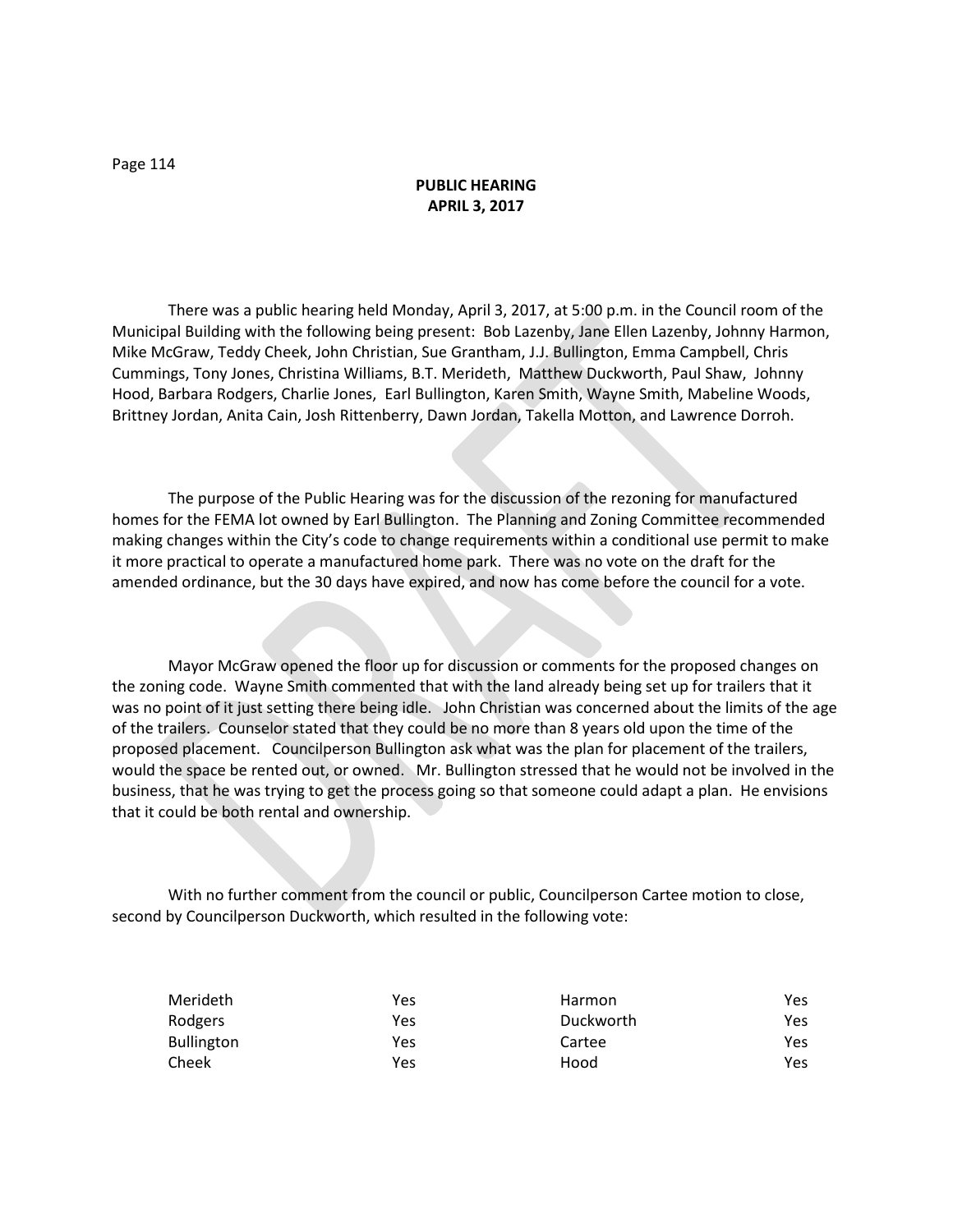Page 115

## **CITY OF CARUTHERSVILLE April 3, 2017**

Be it remembered the Council of the City of Caruthersville met in regular session Monday, March 20, 2017, at 5:10 p.m. in the Council room of the Municipal Building at which time and place the following were present:

| Mike McGraw           | Mayor                 |
|-----------------------|-----------------------|
| <b>Takella Motton</b> | <b>City Clerk</b>     |
| Lawrence Dorroh       | <b>City Counselor</b> |
| <b>Tony Jones</b>     | Sergeant at Arms      |
| Merideth              | Councilperson         |
| Harmon                | Councilperson         |
| Rodgers               | Councilperson         |
| Duckworth             | Councilperson         |
| <b>Bullington</b>     | Councilperson         |
| Cartee                | Councilperson         |
| Cheek                 | Councilperson         |
| Hood                  | Councilperson         |
|                       |                       |

The number of members necessary to consider a quorum being present, the Mayor called the meeting to order and announced the meeting was in session for the transaction of business.

The first order of business was the approval of the March 20, 2017 minutes. Councilperson Merideth motion to approve, second by Councilperson Harmon, which resulted in the following vote:

| Merideth          | Yes     | Harmon    | Yes. |
|-------------------|---------|-----------|------|
| Rodgers           | Yes     | Duckworth | Yes. |
| <b>Bullington</b> | Yes.    | Cartee    | Yes. |
| Cheek             | Abstain | Hood      | Yes. |
|                   |         |           |      |

Councilperson Bullington motion for approval of reports and bills, second by Councilperson Duckworth, which resulted in the following vote:

| Merideth   | Yes | Harmon    | Yes |
|------------|-----|-----------|-----|
| Rodgers    | Yes | Duckworth | Yes |
| Bullington | Yes | Cartee    | Yes |
| Cheek      | Yes | Hood      | Yes |

The City received a letter from Missouri Department of Health and Senior Services. As a result of being high risk due to lack of separation of duties, unrecorded bank accounts, and non-compliance with Missouri Statues pertaining to general fund expenditures exceeding the approved budget outlined in the City's audit, there could be additional project monitoring on the Summer Food program. There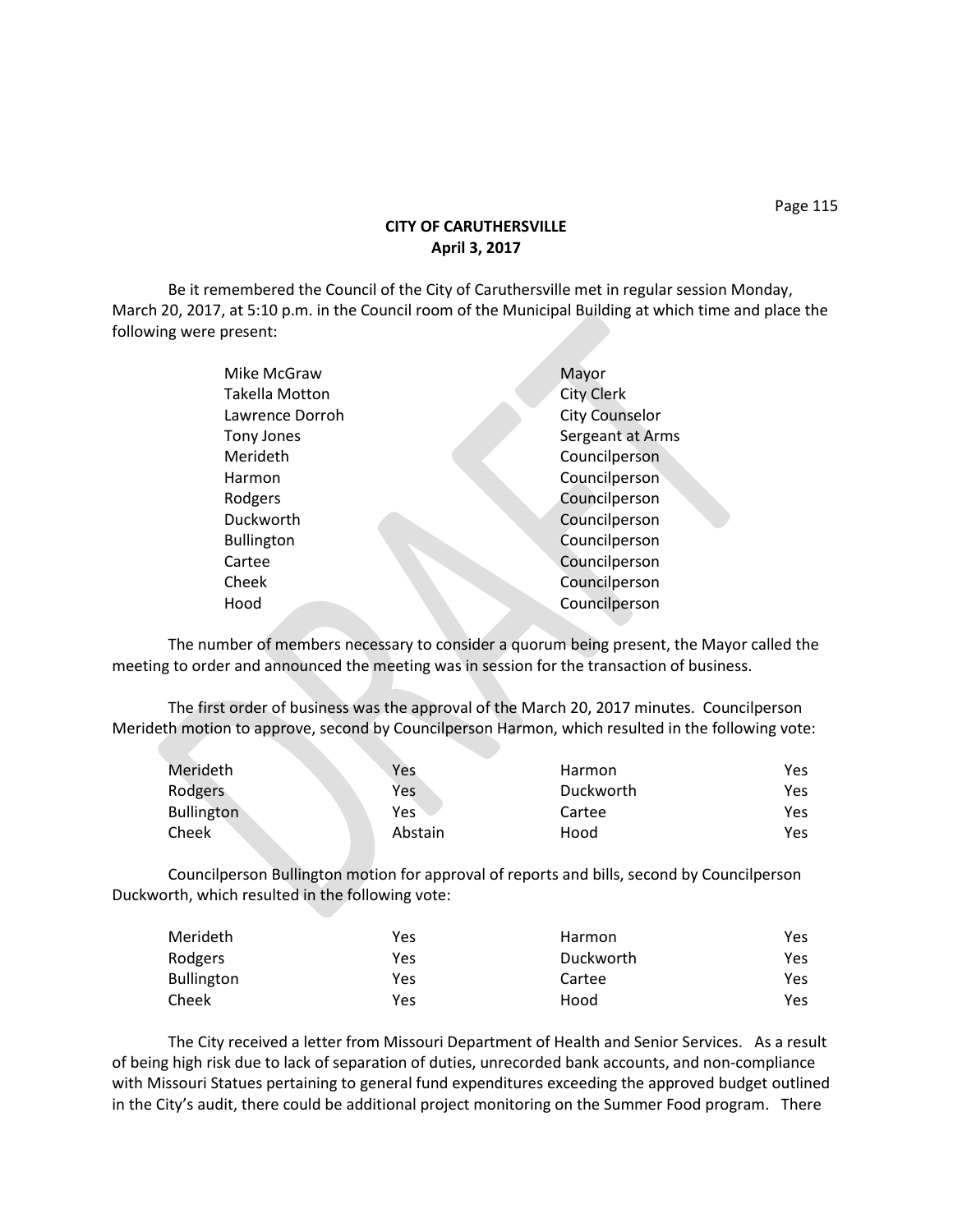#### Page 116

was also a letter from USDA to the Caruthersville Municipal Facility Improvement Corporation. In order to stay in compliance with the lease agreement for the Public Safety Building some repairs have to be addressed. Counselor Dorroh will be reviewing the contract for the items under warranty.

Mayor's report; Mabeline Woods with the PIN office informed the Council and audience that April is Child Abuse & Neglect Prevention Month. April 7, 2017 is GOBLUE day, they're asking for everyone to wear blue in support of strong families, safe kids, and the importance of prevention. Pinwheels are being placed on the courtyard lawn until the last day of April. Sponsorship for the pinwheels are \$10, you can put whatever slogan or name you want on the pinwheels. They offer parenting classes with referrals from Probation and Parole, court ordered cases, and to anyone interested. Mayor McGraw has issued a Proclamation, proclaiming April as Child Abuse Prevention Month, and the week of April 10-14 as Week of the Young Child, in the City of Caruthersville, Missouri.

The Cupples roof dilemma is ongoing, patching of the whole roof is debatable, may have to fix the whole section of the front part of the roof and patch the back side. There is a potential tenant that wants to pay \$1,600/mo. Frazier Roofing has given an estimate of an average cost of \$1,500/day for labor and materials for the patching of the roof, with a minimum of 10 days to a maximum of 25 days.

Spring Cleanup is April 1, 2017 through April 9, 2017. Republic has placed two 40 yard dumpsters located at the Maintenance Shed. Residents can bring their trash and get it dumped or put their trash curbside on their garbage day for pickup. Republic will be donating \$150 towards project graduation.

Councilperson Cheek spoke on behalf of the Insurance Committee about the webinar on March 28, 2017. Mike Deren hosted the webinar and talked about the statistics for the year ending as follows:

| <b>Projected Reserves</b>                   |   | 69,164.50   |
|---------------------------------------------|---|-------------|
| <b>Funding Position using Current Rates</b> | S | (45,808.08) |
| <b>Projected Reserves</b>                   |   | 23,365.42   |
| <b>Total Cash on Hand</b>                   | S | 35,408.86   |
| <b>Total Projected Reserves</b>             |   | 58,765.28   |
|                                             |   |             |

If nothing changes the above mentioned will be the fund levels, which is highly unlikely that it would, and the City would have to write a check to make up for the difference. If the City goes with the suggested increase of \$87.22 per employee per month the fund levels would be as follows:

| <b>Projected Reserves</b>       | 69.164.50  |
|---------------------------------|------------|
| Total Cash on Hand              | 35.408.86  |
| <b>Total Projected Reserves</b> | 104,573.36 |

The 90 Retail Pharmacy Program is not being utilized and Generics for maintenance drugs aren't being utilized, which is a factor in the price increase. Emergency Room visits for non-emergencies are also a factor with the increase in premiums. Teledoc which can be accessed with the GBS web portal can be a savings with free access to a doctor that can write prescriptions for non-narcotic drugs. CVS mini clinics are also free, and you can get in line online, with services being expedient. There was discussion as to how to absorb the extra cost for insurance premiums and exploring other options.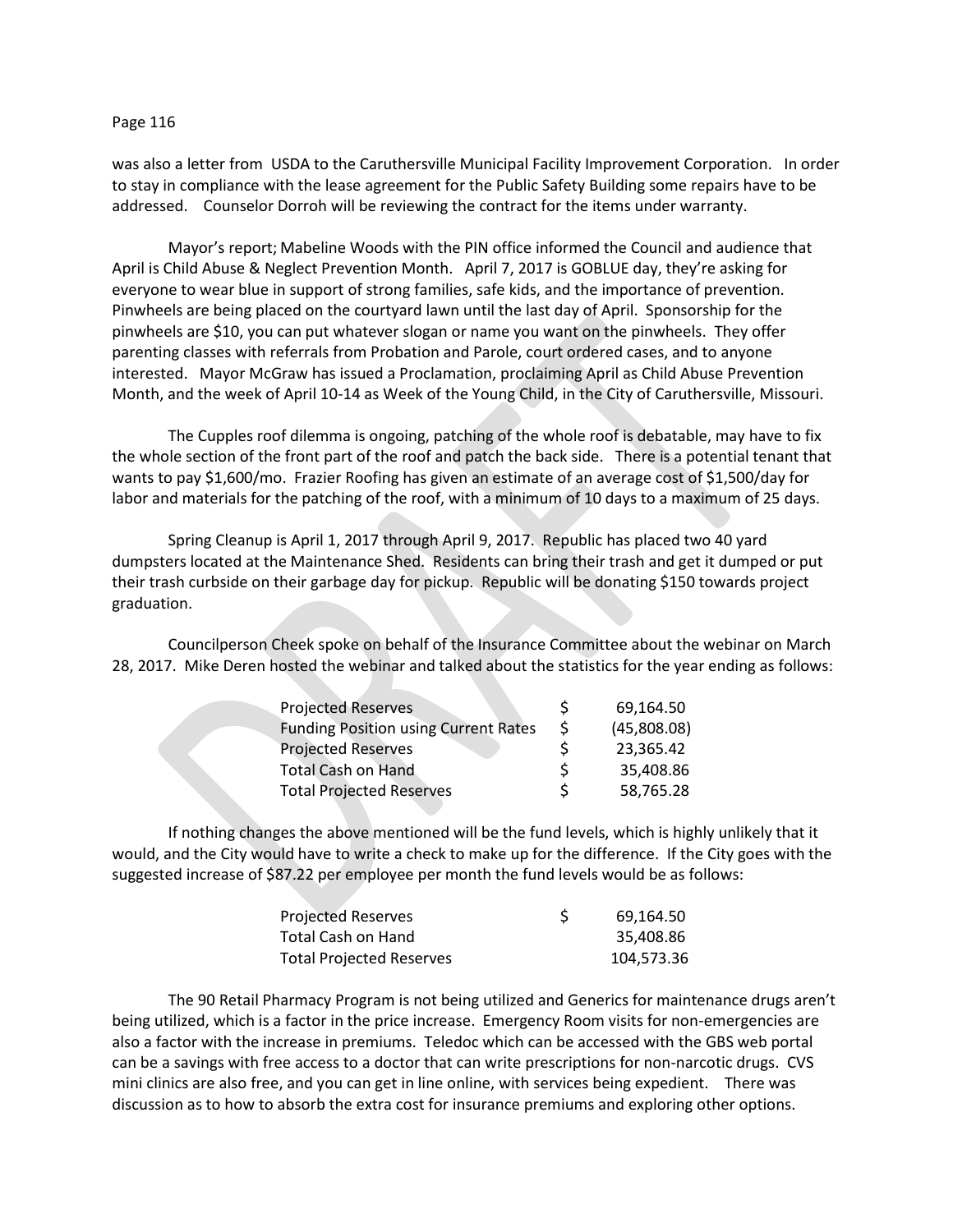Councilperson Cartee motion to table health insurance, Councilperson Duckworth second the motion, which resulted in the following vote:

| Merideth          | Yes | Harmon    | Yes |
|-------------------|-----|-----------|-----|
| Rodgers           | Yes | Duckworth | Yes |
| <b>Bullington</b> | Yes | Cartee    | Yes |
| Cheek             | Yes | Hood      | Yes |

Planning and Zoning will meet Thursday, April 6, 2017 at 4:00 p.m. to address the request for the rezoning of Carleton by Wendell Hoskins. Eric Peterson also has a request for rezoning a portion of South Ward.

Tim Hart the coach for the Roy Lee All-Stars basketball program addressed the Council about the youth program that he's involved in. They offer tutoring and mentorship for 6th through 8<sup>th</sup> graders by trying to instill values at such a critical age. There is no fee for participation in the program, and they're asking for support with the program. There will be a fish fry April 15, 2017, at Jamie Jones Outreach Center, promoting a fund raiser for a basketball tournament.

Police & Fire; fire calls from March 27, 2017 through April, 3, 2017 are as follows: 3/27/17; Semi-truck overturned on State Highway D, 4/1/17; vehicle fire with moderate damage on Highway U. The training for the month of March was Rapid Intervention Teams. There were 22 firefighters in attendance. There was an inspection conducted at Hassens Drunken Huntsman bar and grill.

Teresa Tidwell reported that the library has start planning for the summer reading program, entitled Build a Better World.

Paul Shaw reported that the Water department changed out meters at the Catholic Church and the High School. The bases were put in for the water fountains to be installed at French park. England park bases will be put in next week.

Business from the floor; Bo Cummings' inquired about putting in a used car lot were Gatewood car lot use to be. Counselor Dorroh stated that it was properly zoned and all he needed was a business license. Mr. Cummings also inquired of liability insurance for a dealership. Counselor Dorroh stated that the City does not regulate liability insurance, but that a prudent businessman would probably want it. Mr. Cummings commended Tony Jones for the police department's involvement in the JAG program for individuals interested in becoming a police officer.

Dawn Jordan gave an update of the Walking School Bus kick off being April 15, 2017, if the weather permits. There will be a bike club starting May 15, 2017, in which a student can check out a bike at the library. Registration forms can be filled out at the Recreation center or the library. There's a class that the parent and the student has to go through before a bike can be checked out. There's also a liability waiver through PIN that has to be signed. Registration forms are also available for the Fun in the Sun program at PIN, library and Recreation center.

Introduction of bills; there was a lot of discussion about the Complete Streets Ordinance and some confusion. The City is not obligated to put in sidewalks when there's resurfacing and rehabilitation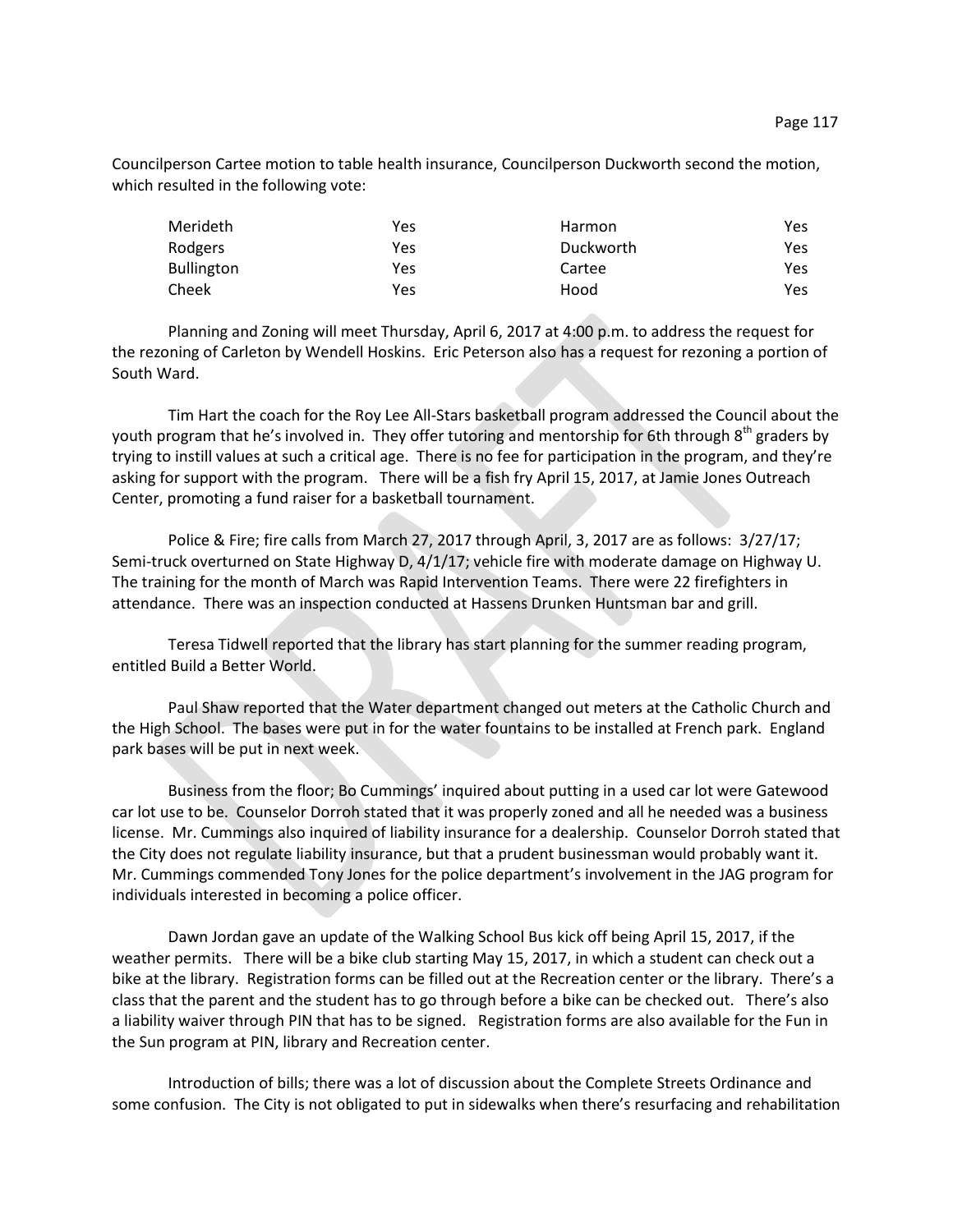#### Page 118

of streets. New construction and redevelopment is encouraged to put in sidewalks, but can be exempt for the best interest of the City. In order to get grants for such projects the Complete Streets ordinance has to be in place. Councilperson Cheek motion for the first reading by title only of **BILL NO. 2017-05 AN ORDINANCE ADOPTING A COMPLETE STREETS POLICY FOR THE CITY OF CARUTHERSVILLE,** second by Councilperson Hood which resulted in the following vote:

| Merideth          | Yes | Harmon    | No  |
|-------------------|-----|-----------|-----|
| Rodgers           | Yes | Duckworth | No  |
| <b>Bullington</b> | Yes | Cartee    | Yes |
| Cheek             | Yes | Hood      | Yes |

Councilperson Merideth motion for the second reading, second by Councilperson Cheek, which resulted in the following vote:

| Merideth          | Yes | <b>Harmon</b> | No  |
|-------------------|-----|---------------|-----|
| Rodgers           | Yes | Duckworth     | No  |
| <b>Bullington</b> | Yes | Cartee        | Yes |
| Cheek             | Yes | Hood          | Yes |

The question before the Council is shall Bill No. 2017-05 to be known as Ordinance No. 2017-05 pass and become law, which resulted in the following vote on said question to wit:

| Merideth          | Yes | Harmon    | Yes |
|-------------------|-----|-----------|-----|
| Rodgers           | Yes | Duckworth | No  |
| <b>Bullington</b> | Yes | Cartee    | Yes |
| Cheek             | Yes | Hood      | Yes |

The next ordinance is the request made by Earl Bullington to rezone his property known as the FEMA lot for manufactured homes. Councilperson Rodgers motion for the first reading by title only, second by Councilperson Hood as follows:

#### **BILL NO. 2017-06 ORDINANCE NO. 2017-06**

**AN ORDINANCE TO AMEND SUBSECTION 8 OF SECTION 405.630 OF THE CODE OF ORDINANCES RELATING TO MANUFACTURED HOME PARK REGULATIONS AND TO GRANT A CONDITIONAL USE PERMIT FOR THE OPERATON OF A MANUFACTURED HOME PARK**

| Merideth          | No  | Harmon    | No   |
|-------------------|-----|-----------|------|
| Rodgers           | Yes | Duckworth | Yes. |
| <b>Bullington</b> | Yes | Cartee    | No.  |
| Cheek             | Yes | Hood      | Yes. |

Councilperson Duckworth motion for the second reading of Bill No. 2017-06, second by Councilperson Merideth, which resulted in the following vote: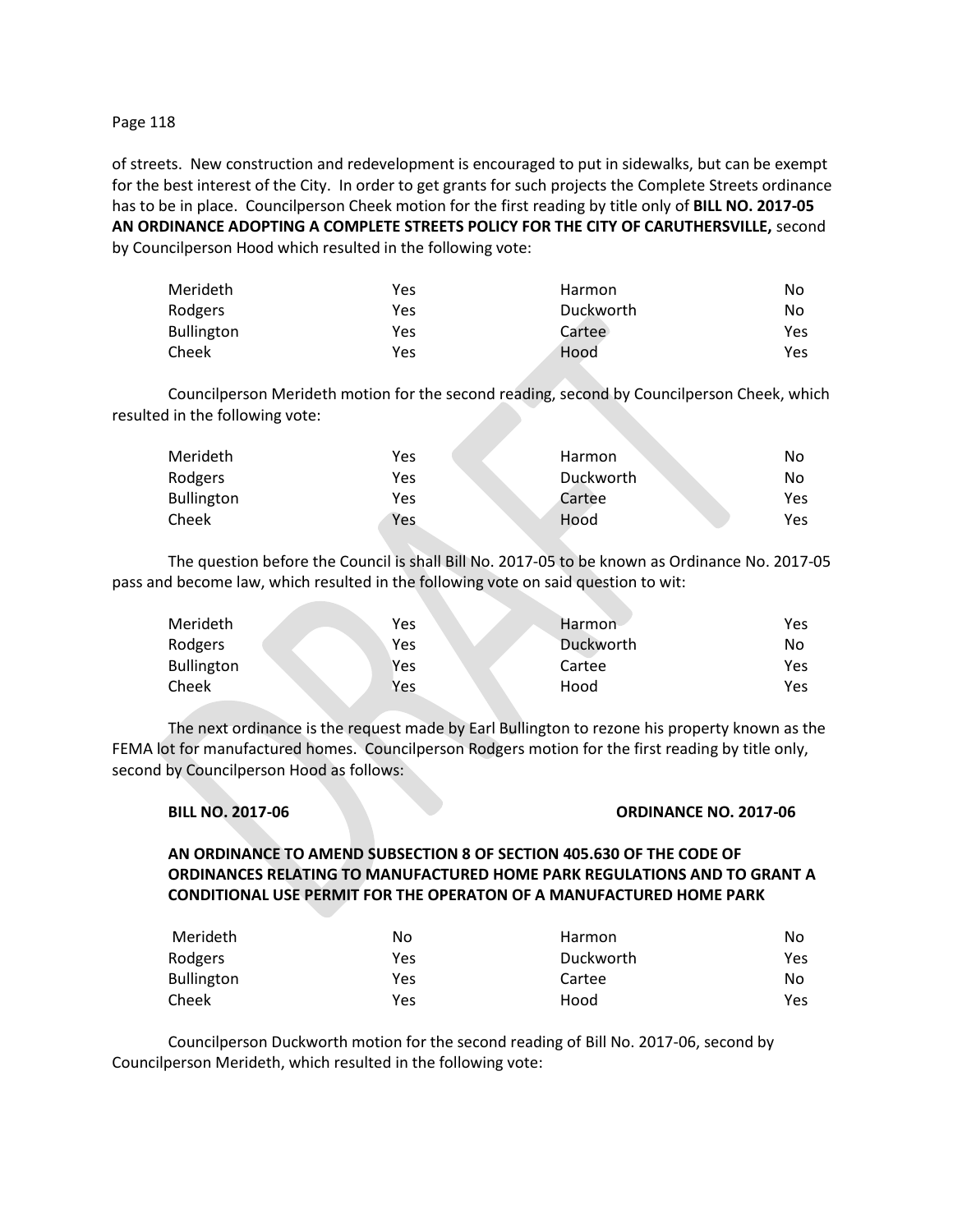| Merideth          | No  | <b>Harmon</b> | No  |
|-------------------|-----|---------------|-----|
| Rodgers           | Yes | Duckworth     | Yes |
| <b>Bullington</b> | Yes | Cartee        | No  |
| Cheek             | Yes | Hood          | Yes |

There was discussion and concern with a plan not being in place for the development of the property. The conditional use permit doesn't guarantee the standards that members of the Council will like to be in place. Councilperson Cartee motion to table bill No. 2016-06 until more information can be disclosed, second by Councilperson Harmon, which resulted in the following vote:

| Merideth          | No  | Harmon    | Yes |
|-------------------|-----|-----------|-----|
| Rodgers           | Yes | Duckworth | No  |
| <b>Bullington</b> | Yes | Cartee    | Yes |
| Cheek             | Yes | Hood      | Yes |

Mayor McGraw introduced a Resolution for the monitoring of prescription drugs for the public safety as follows:

# **RESOLUTION**

**WHEREAS,** there is an epidemic of dangerous addictions to drugs, including prescription drugs, particularly opioids, in our county and region; and

**WHEREAS,** the City Council believes that a prescription drug monitoring program would be a vital tool to aid in the improvement of public health; and

**WHEREAS,** the City Council understands that grant funding is currently available for the purpose of establishing a prescription drug monitoring program designed to combat the abuse of prescription medications.

**NOW, THEREFORE, BE IT RESOLVED** that the City of Caruthersville, Missouri supports the passage of an ordinance by the Pemiscot County Commission to establish mandatory reporting of certain prescription drug data within Pemiscot County and to join St. Louis County in its prescription drug monitoring program.

Done this 3<sup>rd</sup> day of April, 2017 by the City of Caruthersville, Missouri